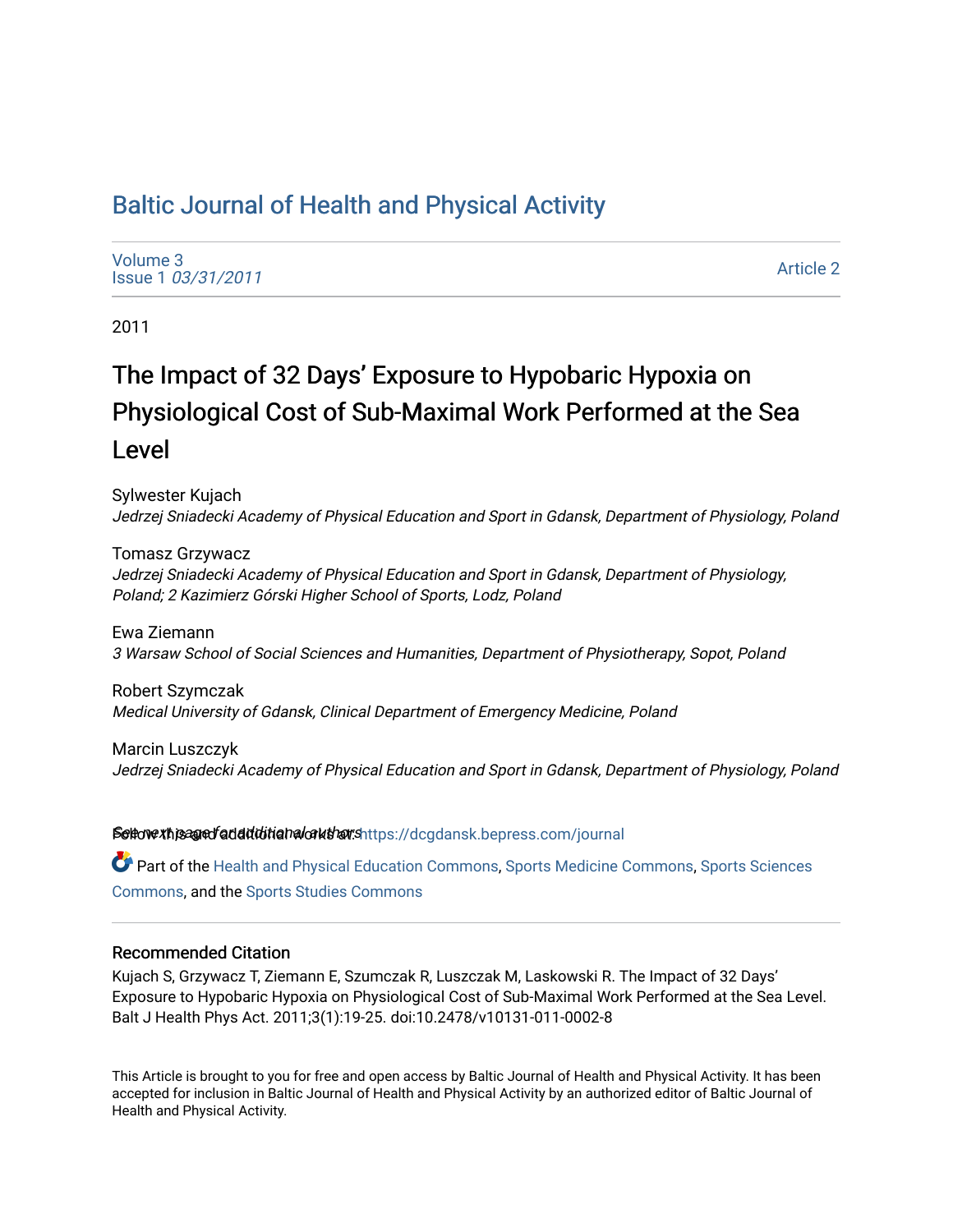## The Impact of 32 Days' Exposure to Hypobaric Hypoxia on Physiological Cost of Sub-Maximal Work Performed at the Sea Level

### Authors

Sylwester Kujach, Tomasz Grzywacz, Ewa Ziemann, Robert Szymczak, Marcin Luszczyk, and Radoslaw Laskowski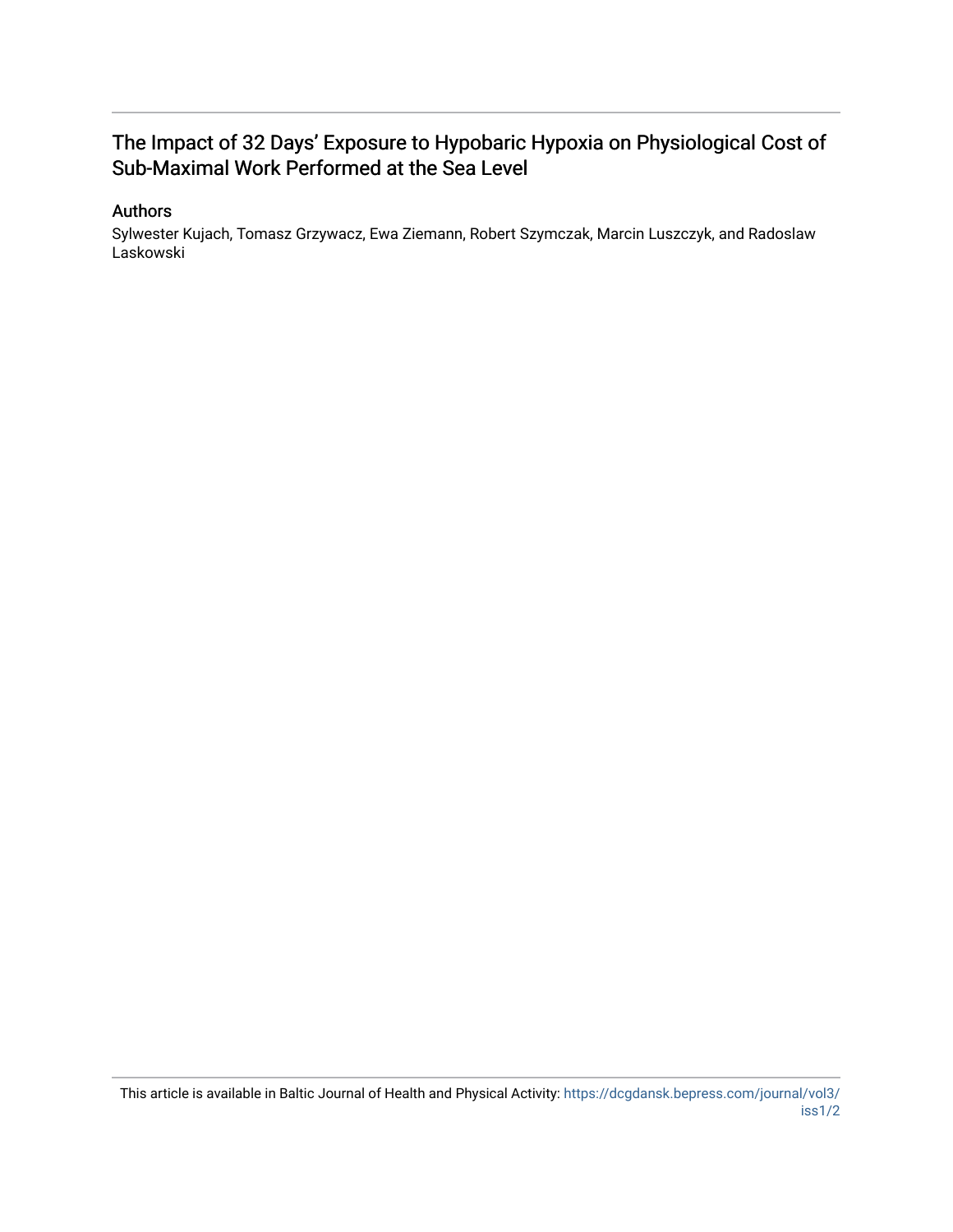|                                                                                                                                                                                                                | The Impact of 32 Days' Exposure to Hypobaric<br><b>Hypoxia on Physiological Cost of Sub-Maximal</b><br><b>Work Performed at the Sea Level</b>                                                                                                                                                                                                                                                                                                                                                                                                                                                               |
|----------------------------------------------------------------------------------------------------------------------------------------------------------------------------------------------------------------|-------------------------------------------------------------------------------------------------------------------------------------------------------------------------------------------------------------------------------------------------------------------------------------------------------------------------------------------------------------------------------------------------------------------------------------------------------------------------------------------------------------------------------------------------------------------------------------------------------------|
| <b>Authors' Contribution:</b><br>A - Study Design<br>B - Data Collection<br>C - Statistical Analysis<br>D - Data Interpretation<br>E - Manuscript Preparation<br>F - Literature Search<br>G - Funds Collection | DOI: 10.2478/v10131-011-0002-8                                                                                                                                                                                                                                                                                                                                                                                                                                                                                                                                                                              |
|                                                                                                                                                                                                                | Sylwester Kujach <sup>1(A,B,C,D,F)</sup> , Tomasz Grzywacz <sup>1,2(A,B,C,D,E,F,G)</sup> ,<br>Ewa Ziemann <sup>3 (A,B,C,F)</sup> , Robert Szymczak <sup>4 (A,B,F)</sup> ,<br>Marcin Łuszczyk <sup>1 (A,B,C,F)</sup> , Radosław Laskowski <sup>1,2 (D,E,F)</sup>                                                                                                                                                                                                                                                                                                                                             |
|                                                                                                                                                                                                                | <sup>1</sup> Jedrzej Sniadecki Academy of Physical Education and Sport in Gdansk,<br>Department of Physiology, Poland                                                                                                                                                                                                                                                                                                                                                                                                                                                                                       |
|                                                                                                                                                                                                                | <sup>2</sup> Kazimierz Górski Higher School of Sports, Lodz, Poland                                                                                                                                                                                                                                                                                                                                                                                                                                                                                                                                         |
|                                                                                                                                                                                                                | <sup>3</sup> Warsaw School of Social Sciences and Humanities, Department of Physiotherapy,                                                                                                                                                                                                                                                                                                                                                                                                                                                                                                                  |
|                                                                                                                                                                                                                | Sopot, Poland                                                                                                                                                                                                                                                                                                                                                                                                                                                                                                                                                                                               |
|                                                                                                                                                                                                                | <sup>4</sup> Medical University of Gdansk, Clinical Department of Emergency Medicine, Poland                                                                                                                                                                                                                                                                                                                                                                                                                                                                                                                |
|                                                                                                                                                                                                                | Key words: hypobaric hypoxia, high altitude, metabolic cost.                                                                                                                                                                                                                                                                                                                                                                                                                                                                                                                                                |
|                                                                                                                                                                                                                |                                                                                                                                                                                                                                                                                                                                                                                                                                                                                                                                                                                                             |
|                                                                                                                                                                                                                | <b>Abstract</b>                                                                                                                                                                                                                                                                                                                                                                                                                                                                                                                                                                                             |
|                                                                                                                                                                                                                | Background:   Many papers showed that long-lasting exposure to hypobaric hypoxia changed the                                                                                                                                                                                                                                                                                                                                                                                                                                                                                                                |
|                                                                                                                                                                                                                | metabolic cost of work and substrate contribution, elevating exercise energy<br>expenditure and carbohydrates utilization. Only few of them have shown how long                                                                                                                                                                                                                                                                                                                                                                                                                                             |
|                                                                                                                                                                                                                | this adaptive changes are maintained. The aim of the study was to assess the impact                                                                                                                                                                                                                                                                                                                                                                                                                                                                                                                         |
|                                                                                                                                                                                                                | of prolonged sojourn at high altitude on the physiological cost of sub-maximal work<br>performed at the sea level.                                                                                                                                                                                                                                                                                                                                                                                                                                                                                          |
| <b>Material/Methods:</b>                                                                                                                                                                                       | Eight members of two high altitude expeditions (Lenin Peak 7,134 m a.s.l. and<br>Somoni Peak 7,495m a.s.l.), 7 males and 1 female, mean age 26 (±4.1) years,<br>volunteered for this study. Aerobic performance was measured by a direct method<br>(breath-by-breath) using an expiratory gas analyser (Oxycon Pro, Jaeger) with an<br>incremental exercise test till exhaustion. The sea level examinations were performed<br>7 days before the expedition (BEx) and 7 days after (AEx) the last day at over 2,500m<br>a.s.l. Participants spent 32 $(±3)$ days over 2,500m a.s.l. at the mean altitude of |
|                                                                                                                                                                                                                | 4,712m a.s.l. (±499m).                                                                                                                                                                                                                                                                                                                                                                                                                                                                                                                                                                                      |
| <b>Results:</b>                                                                                                                                                                                                | Prolonged sojourn at high altitude has changed the ventilatory parameters of sub-<br>maximal work measured at the sea level. The sojourn resulted in an increase in the                                                                                                                                                                                                                                                                                                                                                                                                                                     |
|                                                                                                                                                                                                                | ventilatory volume (tidal volume, minute ventilation and breath frequency) during the                                                                                                                                                                                                                                                                                                                                                                                                                                                                                                                       |
| <b>Conclusions:</b>                                                                                                                                                                                            | sub-maximal work performed with the same workload. However, the respiratory<br>exchange ratio remained at a high level compared to the baseline.<br>We suggest that the adaptive changes introduced during the sojourn remain at the                                                                                                                                                                                                                                                                                                                                                                        |
|                                                                                                                                                                                                                |                                                                                                                                                                                                                                                                                                                                                                                                                                                                                                                                                                                                             |

| Word count: 1634  |                                |  |
|-------------------|--------------------------------|--|
| Tables: 1         | <b>Received: November 2010</b> |  |
| <b>Figures: 8</b> | Accepted: December 2011        |  |
| References: 18    | <b>Published: March 2011</b>   |  |
|                   |                                |  |

Corresponding Author:

Dr hab. Radosław Laskowski, prof. nadzw.

Academy of Physical Education and Sport, Department of Physiology, 80-336 Gdańsk, Poland, ul. K. Górskiego 1 Phone: +4858 554-74-82, e-mail: lasradek@awf.gda.pl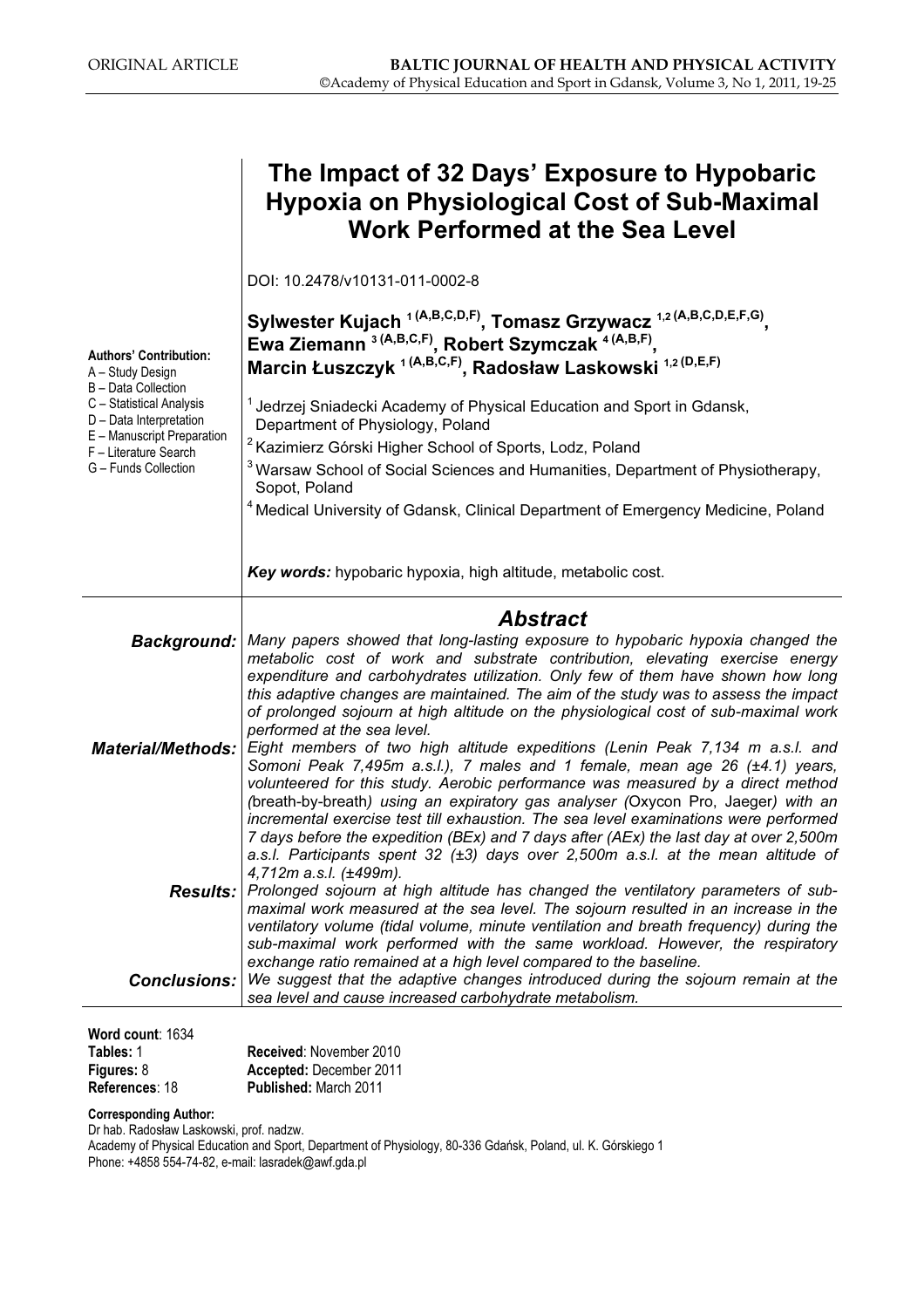### Introduction

Many papers showed that chronic exposure to hypobaric hypoxia changed the metabolic cost of work [1] and substrate contribution [2] during efforts performed at the sea level, elevating exercise energy expenditure and carbohydrates utilization [3,4]. Holloway et al. [5] postulated that changes in cardiac high-energy phosphate metabolism may underlie the myocardial dysfunction caused by hypobaric hypoxia. Cardiac response to hypobaric hypoxia resulted in persistent changes in cardiac mass, function, and energy metabolism after trekking to Mt. Everest Base Camp. According to Esposito et al. [6], theoretical models of  $VO_{2max}$  limitation seem to contradict the lack of  $VO_{2max}$  increase in hypoxia, suggesting a possible role of increased ventilation-perfusion mismatch. This may also affect the ability to perform physical exercise after returning to the sea level.

Hypobaric hypoxia affects cerebrovascular responses to incremental exercise and results in cerebral deoxygenation at maximal intensity. Cerebral oxygenation appears to be an important variable influencing fatigue under hypobaric hypoxia, since the reversal of cerebral deoxygenation at maximal exertion was associated with increased performance [7].

Functional analyses revealed positive effects on  $VO_{2max}$  (when measured at altitude) on the maximal power output and on lean body mass. In addition to the positive effects of hypoxia training on athletic performance, there is some recent indication that hypoxia training has a positive effect on the risk factors for cardiovascular diseases [8].

Some authors suggest that hypobaric hypoxia does not influence adaptation changes in a statistically significant way while performing sub-maximal efforts [9,10]. Other authors write that the adaptations abilities could significantly change during such efforts [11,12].

Due to this fact, the aim of the study was to assess the impact of a prolonged sojourn at high altitude on the physiological cost of sub-maximal work performed at the sea level.

### Material and Methods

Eight members of high altitude expeditions to Lenin Peak 7,134 m a.s.l. and Somoni Peak 7,495m a.s.l., 7 males and 1 female, mean age 26 (±4.1) years, volunteered for this study. Physical characteristics of the examined group (mean  $\pm$  SD) are shown in Table 1. The sea level examinations were performed 7 days before the expedition (BEx) and 7 days after (AEx) the last day at over 2,500m a.s.l. Participants spent 32  $(\pm 3)$  days at over 2,500m a.s.l. at the mean altitude of 4,712m a.s.l. (±499m) (Fig. 1).



Fig. 1. Study design of high altitude expeditions (Lenin Peak 7,134m a.s.l. and Somoni Peak 7,495m a.s.l.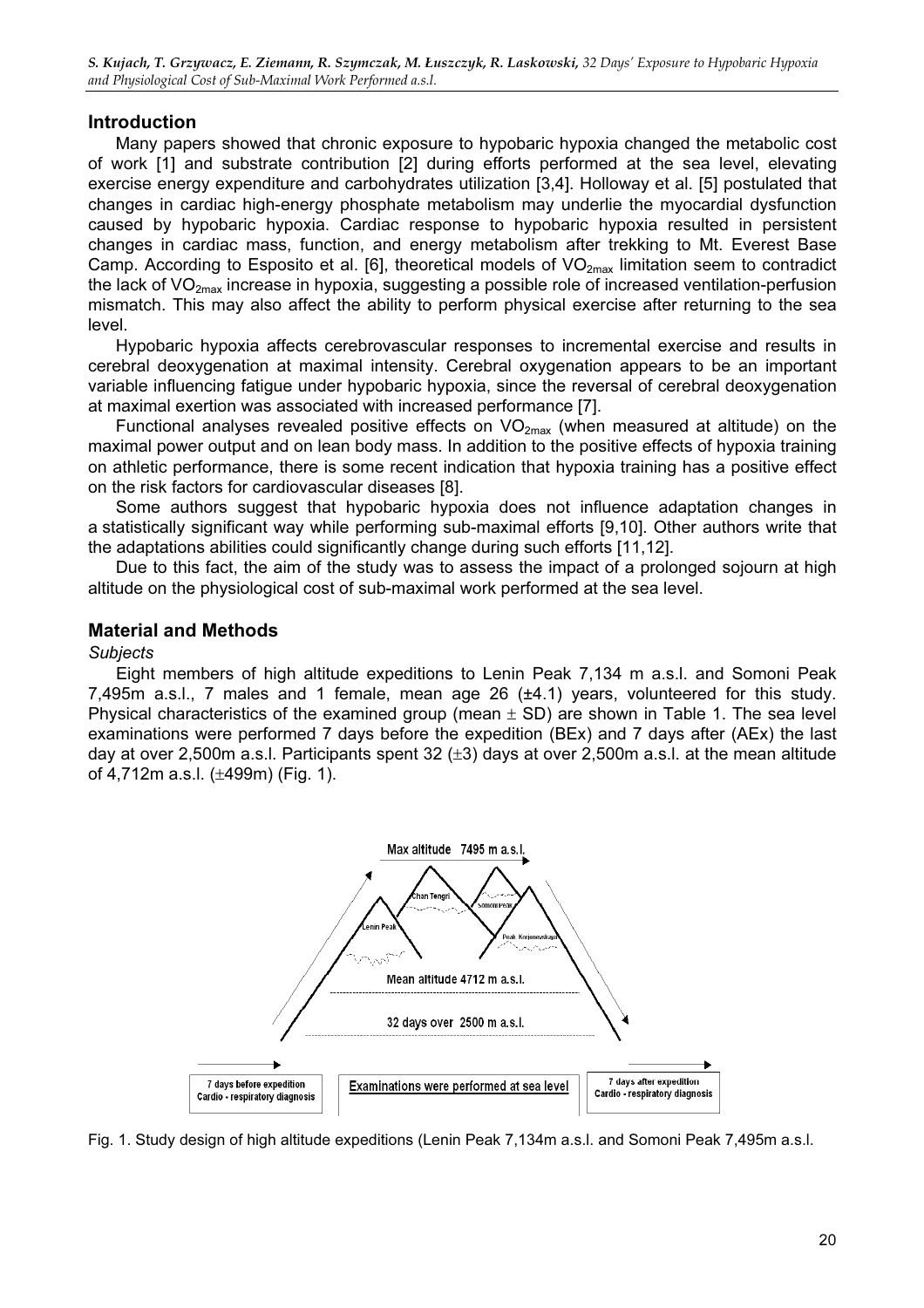Considering a similar character of the two expeditions – siege mountaineering expedition for two 7,000m peaks, altitudes of the base camps and average periods of altitude sojourn, the two groups of alpinists were analysed together.

All volunteers gave informed consent to participate in the study which was approved by the Medical University of Gdansk Regional Ethics Committee.

Anthropometric measurements Body mass (BM) and body composition were estimated using a bioelectrical impedance floor scale (TBF-300 Body Fat Monitor/Scale Analyzer, Tanita, Japan) calibrated in accordance with the manufacturer's guidelines prior to each test session. One hour following a light breakfast, participants voided their bladders and bowels and, clad only in briefs, underwent duplicate measures in the standing position recommended by the manufacturer's guidelines. The following parameters were assessed: body mass [kg];  $(FAT)$  – fat mass – [kg] and [%];  $(FFM)$  – fat free mass – [kg]; (TBW) – total body water – [kg]; (BMI) – body mass index – [kg·m<sup>-2</sup>] and also (BMR) – basic metabolic rate –  $[kcal 24h<sup>-1</sup>]$ . All results are presented in Table 1.

| $N=8$                                                                                                                                                                                                       | <b>Before the expedition</b> | After the expedition |  |
|-------------------------------------------------------------------------------------------------------------------------------------------------------------------------------------------------------------|------------------------------|----------------------|--|
| Age $(y)$                                                                                                                                                                                                   | $26.0 \pm 4.2$               | $26.0 \pm 4.2$       |  |
| Height (cm)                                                                                                                                                                                                 | $177.0 \pm 6.0$              | $177.0 \pm 6.0$      |  |
| Body mass (kg)                                                                                                                                                                                              | $71.0 \pm 8.7$               | $69.9 \pm 9.0$       |  |
| VO <sub>2max</sub> (mL min-1 kg-1)                                                                                                                                                                          | $49.9 \pm 6.3$               | $46.1 \pm 5.7$       |  |
| FAT( %)                                                                                                                                                                                                     | $13.8 \pm 3.5$               | $11.4 \pm 3.8$ *     |  |
| $FAT$ (kg)                                                                                                                                                                                                  | $9.8 \pm 2.5$                | $7.8 \pm 2.0*$       |  |
| $FFM$ (kg)                                                                                                                                                                                                  | $61.3 \pm 8.0$               | $62.0 \pm 9.5$       |  |
| <b>BMI</b> ( $kg \cdot m^{-2}$ )                                                                                                                                                                            | $22.4 \pm 2.1$               | $22.1 \pm 2.1$       |  |
| <b>BMR</b> (kcal $\cdot$ 24h $\cdot$ 1)                                                                                                                                                                     | $1745.1 \pm 181.5$           | $1728.5 \pm 188.6$   |  |
| $TBW$ (kg)                                                                                                                                                                                                  | $44.9 \pm 5.9$               | $45.4 \pm 6.9$       |  |
| FAT = fat mass; FFM = free fat mass; BMI = body mass index; BMR = basal metabolic rate; TBW = total<br>body water; Values are means $\pm$ SD; * Significant differences ( $p$ < 0.05) vs. before expedition |                              |                      |  |

Tab. 1. Anthropometric characteristics of the examined group

Sub-maximal exercise and  $VO<sub>2max</sub>$  test was performed on a cycloergometer ER900 (Jaeger-Viasys, Germany). This test started at 2 min of resting phase in the seating position, and then turned to 6 min test phase at the power output of 1.5W  $kg^{-1}$  with a pedalling rate of 50 rev $\cdot$ min<sup>-1</sup>; the participants began cycling at workloads increased by 25 W  $\cdot$  min<sup>-1</sup> until volitional exhaustion. During the test the following parameters were continuously monitored:  $(VO<sub>2</sub>)$  – oxygen uptake - $[mL \cdot \text{kg}^{-1} \cdot \text{min}^{-1}]$ ,  $[L \cdot \text{min}^{-1}]$ ; (VCO<sub>2</sub>) – carbon dioxide excretion -  $[mL \cdot \text{kg}^{-1} \cdot \text{min}^{-1}]$ ;  $[L \cdot \text{min}^{-1}]$ ; (RER) – respiratory exchange ratio; (VE) – minute ventilation – [L·min-<sup>1</sup> ]; (VT) – tidal volume [L]; (BF) – breath frequency [rpm]; (HR) – heart rate [bpm]; an expiratory gas analyser Oxycon Pro of Jaeger and computer software Breath-by-Breath were used.

Statistical analysis Statistical analyses were performed using STATISTICA software 7.0 (StatSoft, USA). The differences between results of physical performance and body composition at the sea level before and after the expeditions were analyzed using Student's t-test. The level of statistical significance (p) was set at 0.05.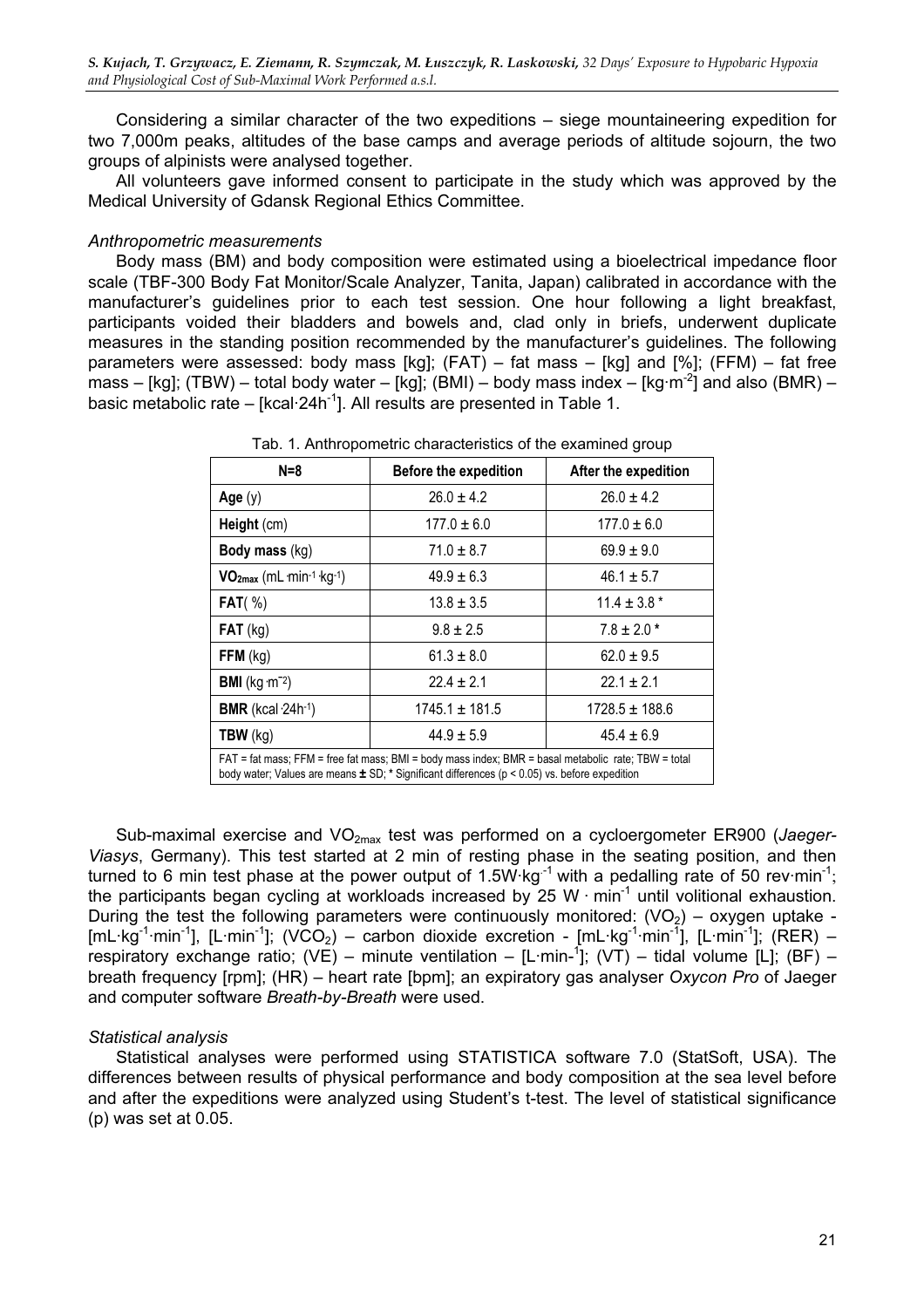S. Kujach, T. Grzywacz, E. Ziemann, R. Szymczak, M. Łuszczyk, R. Laskowski, 32 Days' Exposure to Hypobaric Hypoxia and Physiological Cost of Sub-Maximal Work Performed a.s.l.

### Results

Seven days after a high altitude expedition (32 days at over 2,500m a.s.l.) we observed statistically significant (p<0.005) differences of time (vs before the expedition) in some cardiorespiratory parameters. The obtained data showed a significant increase (p<0.05) in mean values of the heart rate – HR<sub>stst</sub> [bpm] (124±16 vs 130±11) and minute ventilation – VE<sub>stst</sub> [L min<sup>-1</sup>] (38.2±6.6 vs 48.1±8.1) during sub-maximal effort, for the pre- and post-expedition measurements respectively. Figures 2 and 3 present these differences.





Fig. 3. Minute ventilation – VEstst (L.min-1) during sub-maximal effort before (BEx) and after (AEx) the expedition

We also observed an increase in tidal volume –  $V_{Tstst}$  [L] (1.99±0.61 vs 2.14±0.46) and breath frequency –  $BF_{\text{sst}}$  [1 min<sup>-1</sup>] (21±7 – 23±5), but this increase was statistically insignificant. Figures 4 and 5 present these variables.





Fig. 5. Breath frequency – BFstst (rpm) during submaximal effort before (BEx) and after (AEx) the expedition

Additionally, as shown in Figures 6 and 7, there were statistically significant changes in the respiratory exchange ratio – RER  $_{\rm stat}$  (0.87 $\pm$ 0.04 vs 1.02 $\pm$ 0.08) and carbon dioxide production – VCO<sub>2 stst</sub> [mL min<sup>-1</sup>]) (1459.6±191.5 vs 1728.0±323), which may indicate an increased use of carbohydrates and an increase in the physiological cost of work. There are no similar significant differences in oxygen consumption  $-\vee O_{2 \text{ s}t}$  [mL min<sup>-1</sup>] (1676.6±170.6 vs 1709.5±327.8).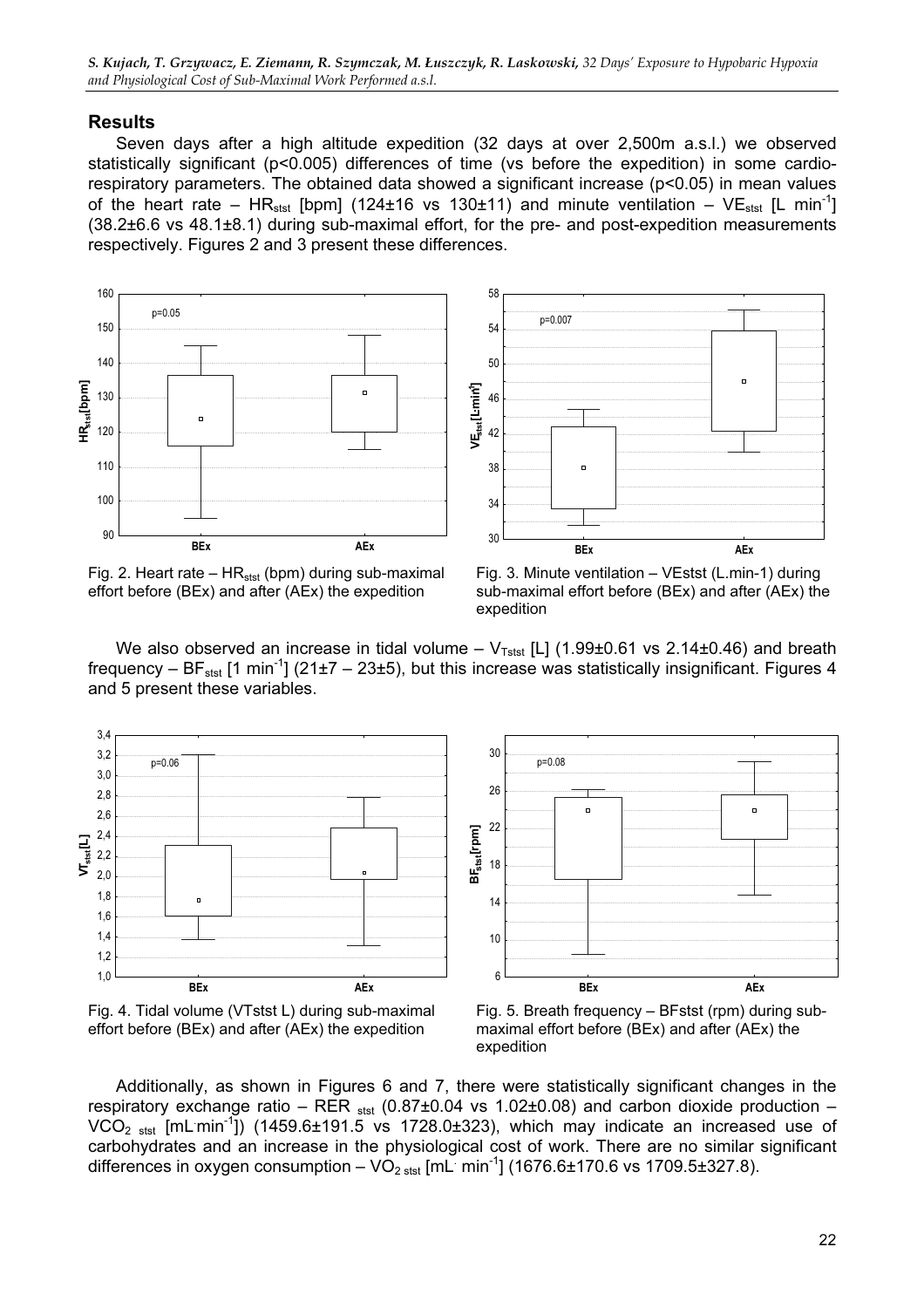



Fig. 6. Respiratory Exchange Ratio (RERstst) during sub-maximal effort before (BEx) and after (AEx) the expedition

Fig. 7. Carbon dioxide production  $(VCO<sub>2</sub>$ <sub>stst</sub> mL min<sup>-1</sup>) during sub-maximal effort before (BEx) and after (AEx) the expedition



Fig. 8. Oxygen consumption (VO2<sub>stst</sub> ml·kg-1·min-1) during sub-maximal effort before (BEx) and after (AEx) the expedition

### **Discussion**

The aim of the present study was to assess the impact of a prolonged sojourn at high altitude on the metabolic cost of sub-maximal work performed at the sea level.

It was demonstrated that high altitude expeditions (32 days in the mountains at over 2,500m a.s.l. on the mean altitude of 4,712m a.s.l.) have an impact on changes in adaptations of submaximal work performed at the sea level.

In our study the specific parameter of a human's aerobic capacity  $VO_{2max}$  decreased but not to statistically significant degree (Tab 1). This is confirmed by other authors [11,13]. Therefore, it appears that repeated short-term exposures to hypoxia during intense physical training do not significantly contribute to the mechanisms responsible for the improvements in aerobic performance observed at the sea level.

After high altitude expeditions we observed a reduction in the total body weight in our tested subjects. This happened at the expense of a statistically significant decrease in FAT (Tab. 1).

The obtained data showed a statistically significant increase in the heart rate during submaximal effort (Fig. 2). This might have occured as a result of changes in pressure in the heart. According to Holloway et al. [5], within 4 days of return from 17-day trekking to Mt. Everest Base Camp (5,300m) the total body weight in the tested people had fallen by 3%, but left ventricular mass, adjusted for changes in body surface area, had disproportionately decreased by 11%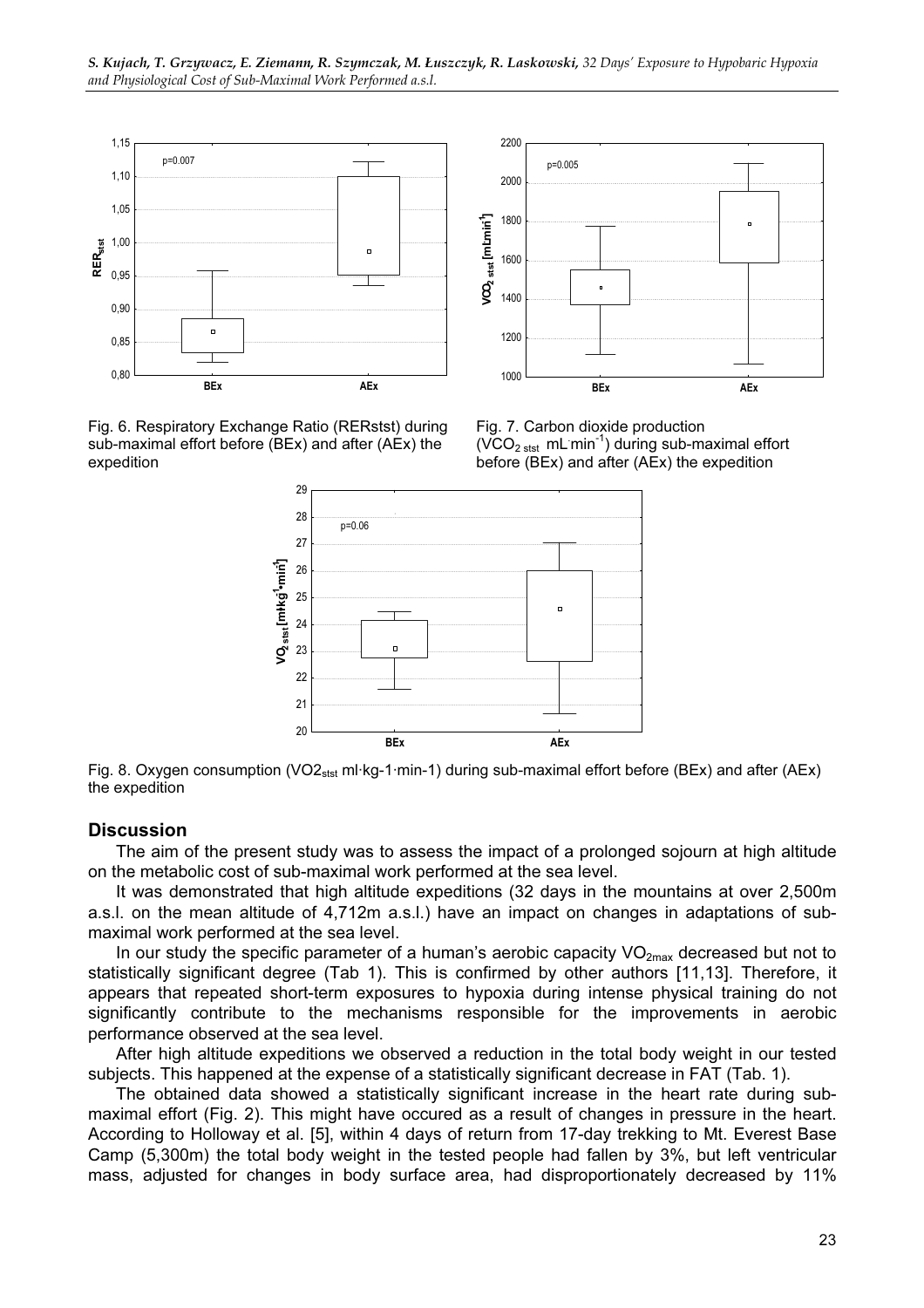(p<0.05). Acute hypoxia in spontaneously breathing anaesthetized animals caused increases in sympathetic nerve activity, increased release of catecholamines, increases in the heart rate and regional vasoconstriction [14,15]. However, the effects of hypoxia on the human sympathetic nervous system are more difficult to determine, and often indirect methods of assessment have been employed.

A sojourn at high altitudes stimulates incremental physiological cost of work in respiratory muscles. Nervous and chemical regulation of breath should decrease ventilatory parameters after returning to the sea level [16,17], contrary to what has been observed. This is determined by a statistically significant increase in minute ventilation (Fig. 3) during sub-maximal effort after 7 days of high altitude expeditions. Tidal volume (Fig. 4) and breath frequency (Fig. 5) increase, but in a statistically insignificant way.

At the same time, many authors suggest that growth factors such as HIF-1α and TNF-α lead to increased carbohydrates metabolism [8, 18]. A higher level of RER (due to an increase in the value of carbon dioxide and equal to oxygen uptake) after mountain trekking in our participants suggested the retained increased carbohydrate metabolism (Fig. 6).

### **Conclusions**

Prolonged sojourn at high altitude changed the ventilatory parameters of sub-maximal work measured at the sea level. However, the respiratory exchange ratio remained at the high level according to the baseline. We suggest that the adaptive changes introduced during the sojourn remain at the sea level and cause increased carbohydrate metabolism and elevated total physiological cost of work.

### Conflict of interest

There are no conflicts of interest to be reported by the authors, as there are no professional relationships with companies or manufacturers who will benefit from the results of the present study.

### References

- 1. Hochachka PW, Bianconcini MS, Parkhouse WS, Dobson GP. On the role of actomyosin ATPases in regulation of ATP turnover rates during intense exercise. Proc Natl Acad Sci USA 1991;88(13):5764-8.
- 2. Péronnet F, Massicotte D, Folch N, et al. Substrate utilization during prolonged exercise with ingestion of (13)C-glucose in acute hypobaric hypoxia (4,300 m). Eur J Appl Physiol 2006;97(5):527-34.
- 3. Kelly KR, Williamson DL, Fealy CE, et al. Acute altitude-induced hypoxia suppresses plasma glucose and leptin in healthy humans. Metabolism 2010;59(2):200-5.
- 4. Roberts AC, Reeves JT, Butterfield GE, et al. Altitude and beta-blockade augment glucose utilization during submaximal exercise. J Appl Physiol1996;80(2):605-15.
- 5. Holloway CJ, Montgomery HU, Murray AJ, et al. Caudwell Xtreme Everest Research Group. Cardiac response to hypobaric hypoxia: persistent changes in cardiac mass, function, and energy metabolism after a trek to Mt. Everest Base Camp. FASEB J 2010 Oct 26. [Epub ahead of print]
- 6. Esposito F, Limonta E, Alberti G, Veicsteinas A, Ferretti G. Effect of respiratory muscle training on maximum aerobic power in normoxia and hypoxia. Respir Physiol Neurobiol 2010;170(3):268-72.
- 7. Subudhi AW, Lorenz MC, Fulco CS, Roach RC. Cerebrovascular responses to incremental exercise during hypobaric hypoxia: effect of oxygenation on maximal performance. Am J Physiol Heart Circ Physiol 2008;294(1):164-71.
- 8. Hoppeler H, Vogt M. Muscle tissue adaptations to hypoxia. J Exp Biol 2001;204(18):3133-3139.
- 9. Emonson DL, Aminuddin AH, Wright RL, Scroop GC, Gore CJ. Training induced increases in sea level VO<sub>2</sub>max and endurance are not enhanced by acute hypobaric exposure. Eur J Appl Physiol 1997;76:8-12.
- 10. Messonnier L, Freund H, Feasson L, et al. Blood lactate exchange and removal abilities after relative high intensity exercise: effects of training in normoxia and hypoxia. Eur J Appl Physiol 2001;84:403-412.
- 11. Rodriguez FA, Ventura JL, Casas M, Rama R, Viscor JL. Erythropoietin acute reaction and haematological adaptations to short, intermittent hypobaric hypoxia. Eur J Appl Physiol 2000;82:170-177.
- 12. Casas M, Casas H, Viscor JL, et al. Short-term intermittent exposure to hypobaric hypoxia and exercise induces haematological adaptations and acclimation. J Sport Sci 1998;16:450-451.